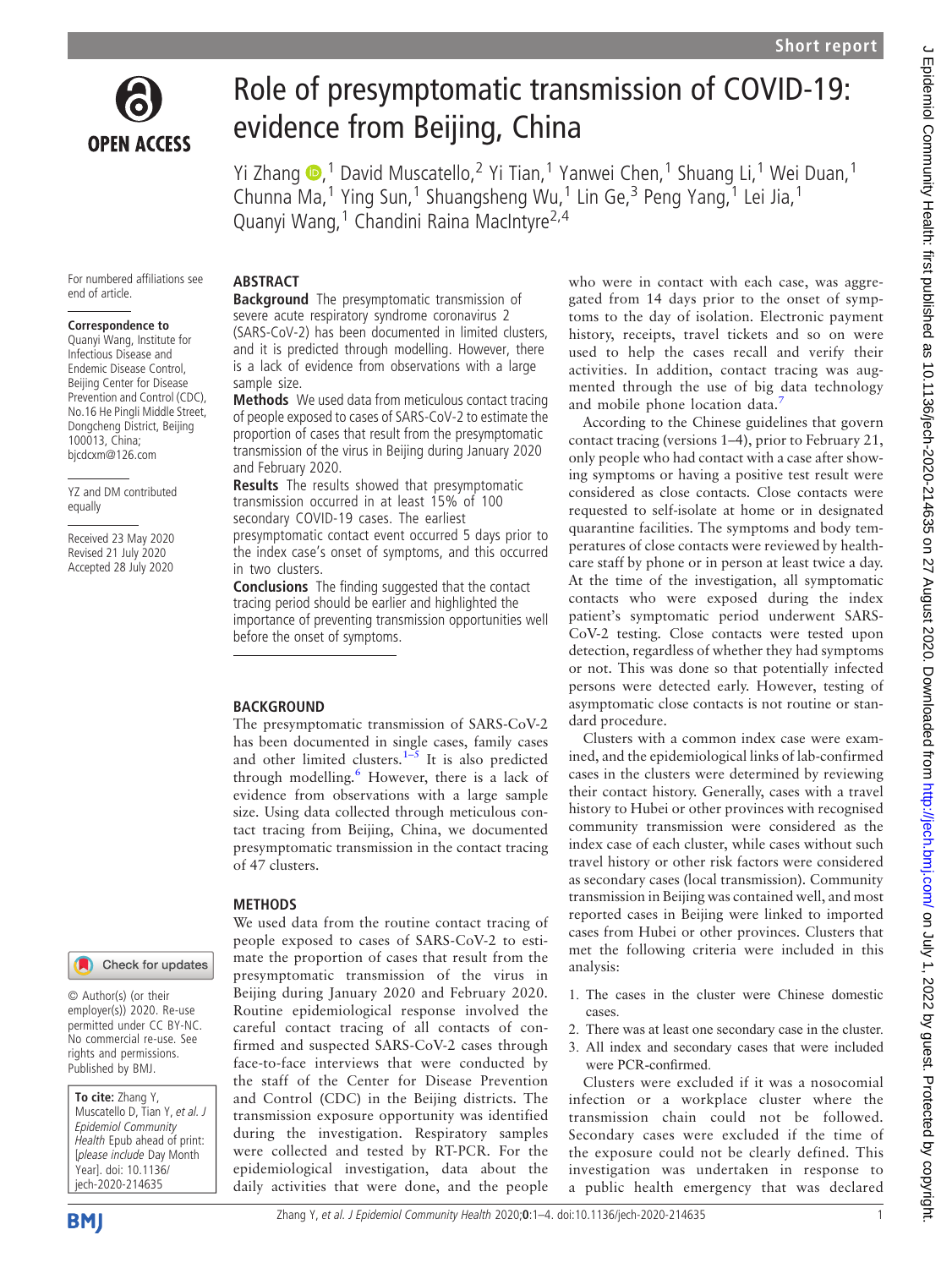<span id="page-1-0"></span>

Figure 1 Exposure window for transmission to secondary case, and the onset date for the index cases and the secondary cases (If there are multiple potential index cases, the date of symptom onset of all potential index cases are marked).

according to the laws of the People's Republic of China on the prevention and treatment of infectious diseases. As part of the public health response, ethical approval was not required.

## RESULTS

From January 19, 2020 to February 29, 2020, a total of 91 clusters that involve 315 RT-PCR-confirmed domestic COVID-19 cases were identified in Beijing, excluding cases imported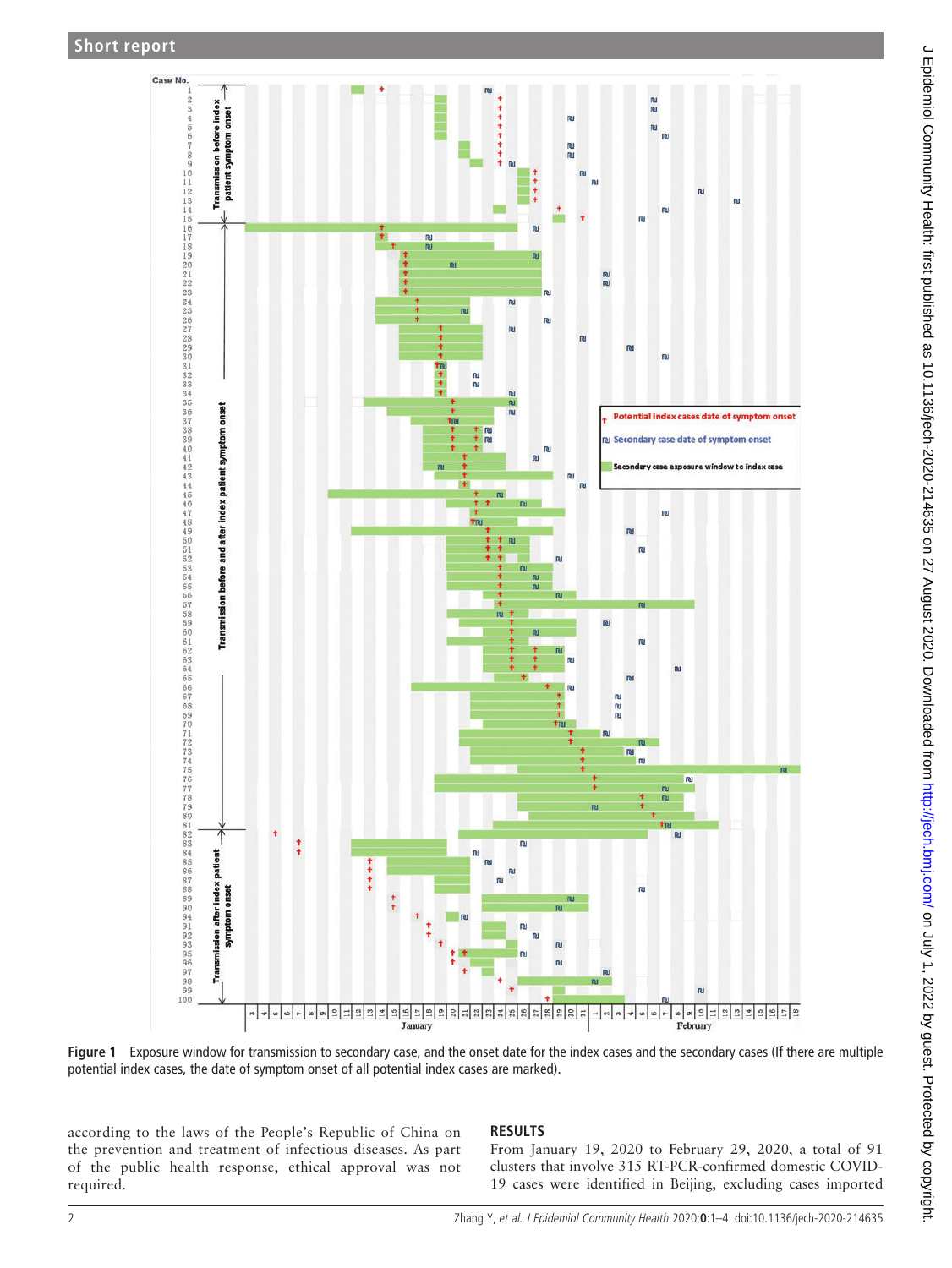from other countries. Among them, 31 clusters involving 82 cases were excluded as there were no secondary cases in the cluster. Two clusters involving 49 cases were also excluded as the outbreaks happened in a hospital or company where the transmission chain cannot be identified. Eleven clusters involving 31 cases were excluded as the contacts are household members of the index cases whose starting date of exposure cannot be identified. In total, 47 clusters (53%) involving 100 secondary cases and 53 potential index cases were analysed in the study. Cluster size ranged between 2 and 8 cases, with a median of 3 cases. Among the 47 clusters, 23 (48.9%) had only one secondary case, and 24 (51.1%) had two or more secondary cases. The exposure window for the transmission to secondary cases and the onset date of the index and secondary cases are shown in [figure 1.](#page-1-0) The onset date was defined as the first day in which fever or respiratory symptoms including sore throat, cough, diarrhoea or constitutional symptoms occurred.

Among the 100 secondary cases, 15 cases (15%) had contact with the index case before the index case showed symptoms ([figure 1](#page-1-0)). All 15 of these secondary cases were exposed to the index case for only 1 day. For 12 cases, the contact event involved sharing a meal with the index case. For the remaining three cases, it involved having a conversation or a card game. The earliest presymptomatic contact event occurred 5 days prior to the index case's onset of symptoms. This occurred in two clusters.

There were a total of 66 secondary patients who were exposed to the index patient before and after the index patient developed symptoms, with a median exposure interval of 8 days (IQR: 7–13). Among them, three secondary cases had an onset of symptoms before the index case did, and five secondary cases had an onset of symptoms on the same day as the index case. This suggests possible presymptomatic transmission.

There were 19 secondary patients who were exposed distinctly after the index case developed symptoms, with a median exposure interval of 8 days (IQR: 5–8).

#### **DISCUSSION**

Our study demonstrated probable presymptomatic SARS-CoV-2 transmission in at least 15% of 100 secondary cases in 47 COVID-19 clusters. T[his](#page-3-0) is consistent with published cases and smaller cluster reports.<sup>1–5</sup> A study based on the secondary analysis of 468 confirmed COVID-19 cases showed that at least 13% of the cases were exposed prior to the onset of symptoms.<sup>[8](#page-3-3)</sup> This is similar to our finding where 15% of secondary cases were exposed before the onset of symptoms in the index case. Moreover, considering that 66 secondary cases were exposed both before and after the index cases developed symptoms, our result indicates that the range of presymptomatic transmission may be from 15% to 81%. This is consistent with the range reported by the model from He et al, 2020, which estimates that 44% (95% CI 25% to 69%) of the cases are from presymptomatic transmission.[6](#page-3-1)

The substantial proportion of presymptomatic transmission may in part be explained by the apparent silent transmission that has taken countries by surprise. This may shed some light on the degree by which presymptomatic transmission contributes to epidemic growth. This finding also supports the use of social distancing, face masks and proper hand hygiene to prevent the growth of the epidemic, even in the absence of symptoms.

In addition, among the 15 secondary cases who were exposed before the index case had an onset of symptoms, we found that 5 were detected through extended close contact tracing, while the other 10 were detected because the cases voluntarily sought

medical attention. The result indicates that contact tracing needs to include a time window that lasts until the day before the onset of symptoms. In China, on February 21, 2010, $9$  the window for close contact tracing was adjusted to include 2 days before the onset of symptoms. However, the cases whose transmission occurred as early as 5 days ahead of the onset of symptoms in the index case suggest that the contact tracing period should be even earlier. At the very least, health instructions can be given to the contacts who were exposed to the index case even if they do not meet the criteria of close contacts. This would alert them with the risk and encourage them to self-quarantine and to actively report their health conditions.

This study has potential limitations. First, we were unable to determine the complete contact histories for all cases and clusters occurring in Beijing up to the end of February 2020. The epidemiological experience of index cases with a travel history and their contacts may not reflect the epidemiological experience of the general population during community transmission. Second, the lack of testing of all contacts during the index patient's presymptomatic period, along with solely using the RT-PCR test, may result in an underestimation of the proportion of secondary cases as the reduction of viral shedding can be rapid. Third, although the study was conducted in Beijing early in the outbreak and widespread community transmission has not been detected there, it is possible that undetected community transmission may have explained the apparent presymptomatic transmission.

#### What is already known on this subject

► The presymptomatic transmission of SARS-CoV-2 has been documented in single cases, family cases and other limited clusters. It is also predicted through modelling. However, there is a lack of evidence from observations with a large sample size.

#### What this study adds

► Presymptomatic transmission occurred in at least 15% of 100 secondary COVID-19 cases and the earliest presymptomatic contact event occurred 5 days prior to the index case's onset of symptoms. The finding suggested that the contact tracing period should be earlier and highlighted the importance of preventing transmission opportunities well before the onset of symptoms.

#### Author affiliations

<sup>1</sup>Beijing Center for Disease Prevention and Control & Beijing Research Center for Preventive Medicine, Beijing, China

2 University of New South Wales, Sydney, Australia

<sup>3</sup>University of Nevada Las Vegas, Las Vegas, Nevada, USA

4 Arizona State University, Tempe, Arizona, USA

Contributors YZ, DM and QW contributed to the study conception and design. Material preparation, data collection and analysis were performed by LJ, YT, YC, SL and PY. The first draft of the manuscript was written by YZ, DM, CRM and LG. All authors commented on previous versions of the manuscript. All authors read and approved the final manuscript.

Funding This study was funded by Capital's Funds for Health Improvement and Research [grant number 2018-1-1012] and Beijing Science and Technology Planning Project [grant number Z201100005420010].

Competing interests None declared.

Patient consent for publication Not required.

Provenance and peer review Not commissioned; internally peer reviewed.